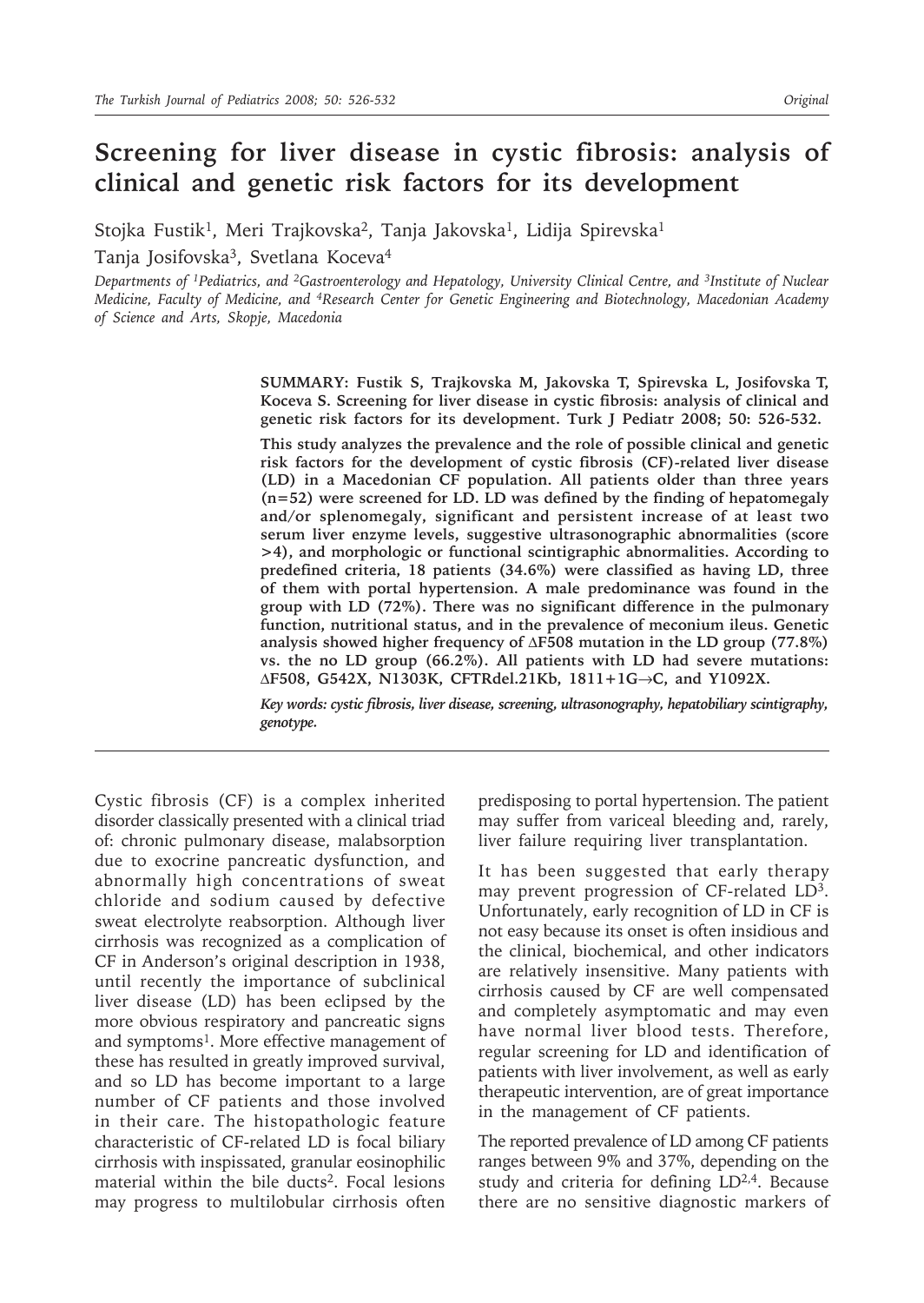liver involvement in CF, the actual prevalence might be even higher. In that context, the postmortem autopsy studies of CF individuals reported that the histological findings of focal biliary cirrhosis were present in 27% of children and  $72\%$  of adults<sup>5,6</sup>.

The aim of this study was to define the prevalence of CF-related LD in a Macedonian CF population, and the role of possible clinical factors as well as specific mutations in the CFTR (cystic fibrosis transmembrane conductance regulator) gene in the development of liver involvement.

#### **Material and Methods**

All CF patients older than three years (n=52) who regularly attended the CF Center at the Pediatric Clinic in Skopje were included in the study. We retrospectively reviewed reports from the sequential screening procedures for LD obtained between 2000-2005.

#### *Screening for Liver Disease*

Patients were screened for LD through physical examination, liver biochemistry studies, echographic examination of the upper abdomen, and hepatobiliary scintigraphic assessment.

# *Physical examination*

Careful examination of the liver and spleen was performed at each clinical visit. Hepatomegaly was considered to be present when the edge of the liver was palpable more than 2.5 cm below the right costal margin; splenomegaly was defined by the finding of palpable spleen below the left costal margin.

#### *Liver biochemistry studies*

The biochemical evaluation for liver injury and function included serum aspartate aminotransferase (AST), alanine aminotransferase (ALT), gamma-glutamyl transpeptidase (GGT), alkaline phosphatase (ALP), and bilirubin level. Liver functional tests were obtained yearly in all CF patients. The results were considered abnormal if at least two serum liver enzyme levels were higher than 1.5 times the upper limit of normal: AST >52 IU/L, ALT >72 IU/L, GGT >78 IU/L, and ALP >400 IU/L. In those patients, the tests were repeated at shorter intervals (within 3-6 months). If levels remained elevated, without another explanation for the elevation, they were indicative of liver involvement due to CF.

#### *Echographic examination*

Ultrasonography of the liver, biliary tract, gallbladder, spleen and hepatic vasculature was performed yearly in all CF patients older than three years. An ultrasound scoring system suggested by Williams et al.7 was used to provide a grading system for the presence or absence of underlying LD. The scoring system depends upon the detection of three ultrasound characteristics: parenchymal irregularity, periportal fibrosis (increased periportal echoes) and irregularity of the liver edge consistent with the macronodular pattern of cirrhosis (Table I). A total score of 3 was consistent with an entirely normal liver (no LD group), while all subjects with a score of 4 or more were allocated in the LD group. The authors suggested that the scoring is able to identify a group of patients with evidence of LD but in pre-cirrhotic phase (scores 4-7) and patients with established cirrhosis (score 8 or 9). Doppler ultrasound analysis was used to detect dilatation and flow patterns of hepatic vasculature. Portal hypertension was suggested by enlarged spleen, distended portal vein and abnormal portal venous flow (decreased portal venous flow velocities or reversal of flow).

**Table I.** The Ultrasound Scoring System by Williams et al.7

| Score               |        |          |           |
|---------------------|--------|----------|-----------|
| Characteristic      |        |          |           |
| Hepatic parenchyma  | Normal | Coarse   | Irregular |
| Liver edge          | Smooth |          | Nodular   |
| Periportal fibrosis | None   | Moderate | Severe    |

# *Hepatobiliary scintigraphy*

Hepatobiliary scintigraphy was performed with brome iminodiacetic acid derivate labeled with technetium–99m (99mTc mebrofenin). After intravenous administration, the derivate is cleared from circulation by hepatocytes, excreted into the canaliculus and bile ducts, stored in the gallbladder, and excreted into the duodenum. 99mTc mebrofenin was injected intravenously as a bolus. Serial analogue images were taken per frame every 10 seconds for 30 minutes by gamma camera to estimate the dynamic of bile flow, followed by static images at 60 and 90 minutes. If the gallbladder was seen, the patient was given a high-fat meal and was subsequently scanned to assess emptying of the gallbladder. If the gallbladder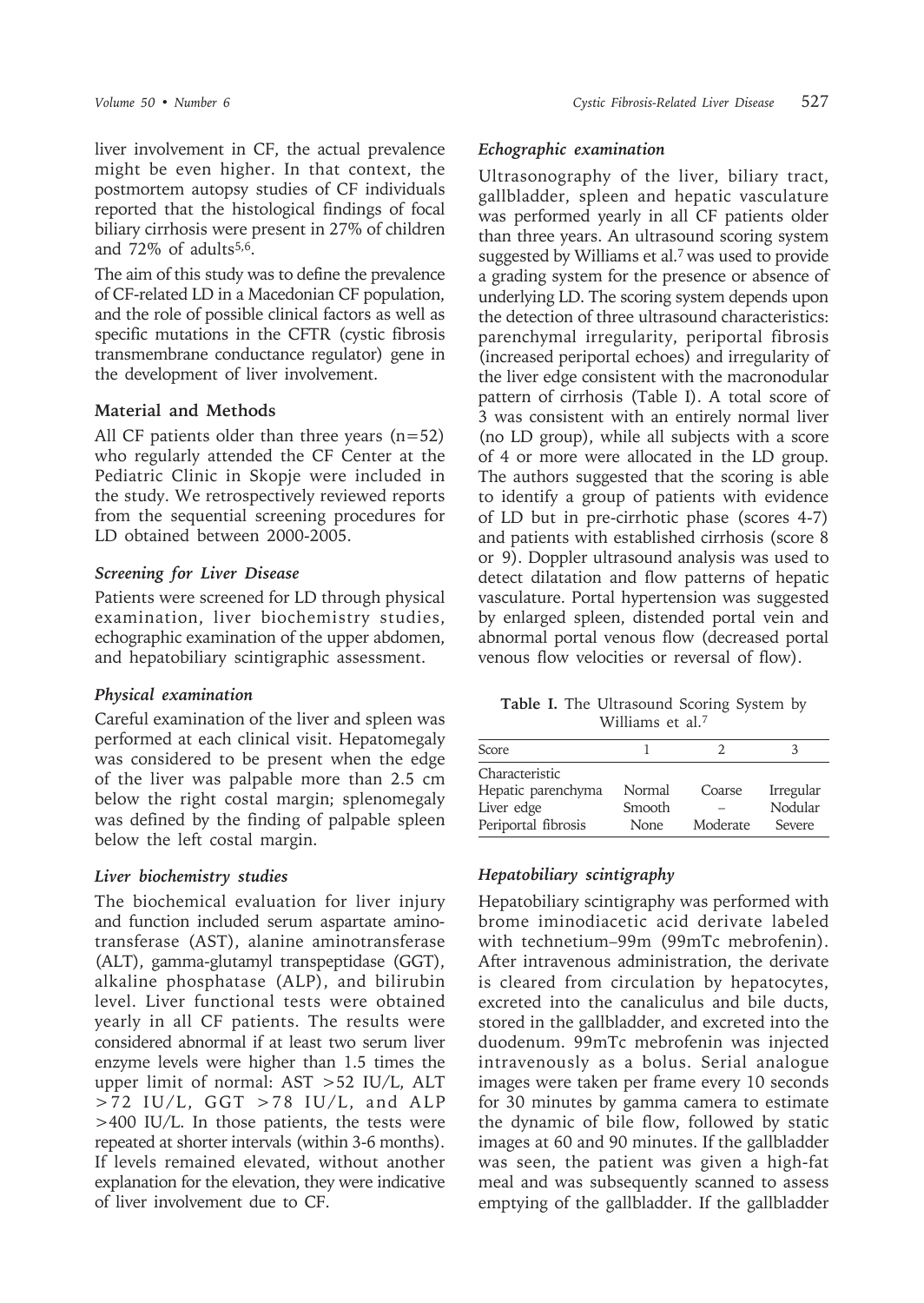was not seen, additional images were obtained hourly for up to three hours. Morphological scintigraphic abnormalities suggestive of biliary tract obstruction (cholestasis) were: stasis of the tracer in the intrahepatic bile ducts (visualization of secondary and tertiary intrahepatic bile ducts was indicative of intrahepatic delayed excretion); retention of the tracer in the extrahepatic biliary tree; an irregular tapering (segmental narrowing) of the common bile duct; and enlarged gallbladder with delayed emptying. Microgallbladder and non-visualized gallbladder were relatively frequent scintigraphic findings, but are not indicative of biliary tract obstruction. Functional scintigraphic abnormalities suggestive of biliary tract obstruction were: prolonged time of visualization of the intestine (>30 minutes) and prolonged half-time of hepatic wash out (normal value: T/2<23 minutes).

Using the above-mentioned methods, LD was defined by finding some of the following abnormalities: hepatomegaly and/or splenomegaly; significant and persistent increase of at least two serum liver enzyme levels; suggestive ultrasonographic abnormalities (score >4); and morphologic or functional scintigraphic abnormalities.

# *Clinical Assessment*

The following data from patients' medical history were collected: current age of patient, sex, history of meconium ileus, history of distal intestinal obstruction syndrome (DIOS), pancreatic functional status, current pulmonary function [forced vital capacity (FVC) and forced expiratory volume in the 1st second  $(FEV_1)$ ], and current nutritional status expressed as standard deviation score for height (Z-score/ height), standard deviation score for weight (Z-score/weight), and body mass index (BMI) for the patients older than nine years.

# *Genetic Analysis*

Genetic analysis for CFTR mutations was carried out in all CF patients. The initial screening of all samples included polyacrylamide gel electrophoresis of polymerase chain reaction (PCR)-amplified fragments for the detection of the ∆F508 mutation. The other common CFTR mutations were screened in the PCR products by allele-specific oligonucleotide

528 *Fustik S, et al The Turkish Journal of Pediatrics • November - December 2008*

(ASO) hybridization and/or by restriction fragment length polymorphism (RFLP) analysis8. Screening for unknown mutations was performed by radioactive SSCP (single-strand conformational polymorphism) analysis and by DGGE (denaturing gradient gel electrophoresis) analysis. Samples showing an abnormal pattern on SSCP or DGGE were further analyzed by direct sequence analysis of PCR-amplified fragments<sup>9</sup>.

#### *Statistical Analysis*

The data were analyzed by the Excel Version 9.0 (Microsoft, IL, USA). Variables are reported as means  $\pm$  SD, unless otherwise stated. Frequency distributions and contingency tables were created for clinical and demographic characteristics of the patients (gender, pancreatic status, meconium ileus or its equivalent), liver variables, and CFTR mutations. Statistical comparisons between two groups of patients with and without LD were performed using Student's t test. The difference was considered significant at p≤0.05.

### **Results**

Of the 52 CF patients older than three years who were regularly followed at the CF Center at the Pediatric Clinic in Skopje, 18 patients (34.6%) were classified as having CF–related LD according to predefined criteria. Among them, 6 (33.3%) had clinical signs of LD, 12 (66.6%) had abnormal liver function tests, 13 (72.2%) had scintigraphic abnormalities and all had ultrasonographic changes (Table II). Abnormal imagings on hepatobiliary scintigraphy were seen in 12 patients and functional scintigraphic abnormalities suggested delayed biliary flow in 3 patients with LD. Echographic evidence

**Table II.** Hepatic Abnormalities in CF Patients with Liver Disease

| Abnormalities                      | No. | $\%$ |
|------------------------------------|-----|------|
| Hepatomegaly                       | 6   | 33.3 |
| Splenomegaly                       | 3   | 16.6 |
| Biochemical abnormalities          | 12  | 66.6 |
| Ultrasonographic abnormalities     | 18  | 100  |
| - ultrasound score 4-7             | 11  | 61.1 |
| - ultrasound score 8-9 (cirrhosis) |     | 38.9 |
| - portal hypertension              | 3   | 16.6 |
| Scintigraphic abnormalities        | 13  | 72.2 |
| - morphologic                      | 12  | 66.6 |
| - functional                       | 3   | 16.6 |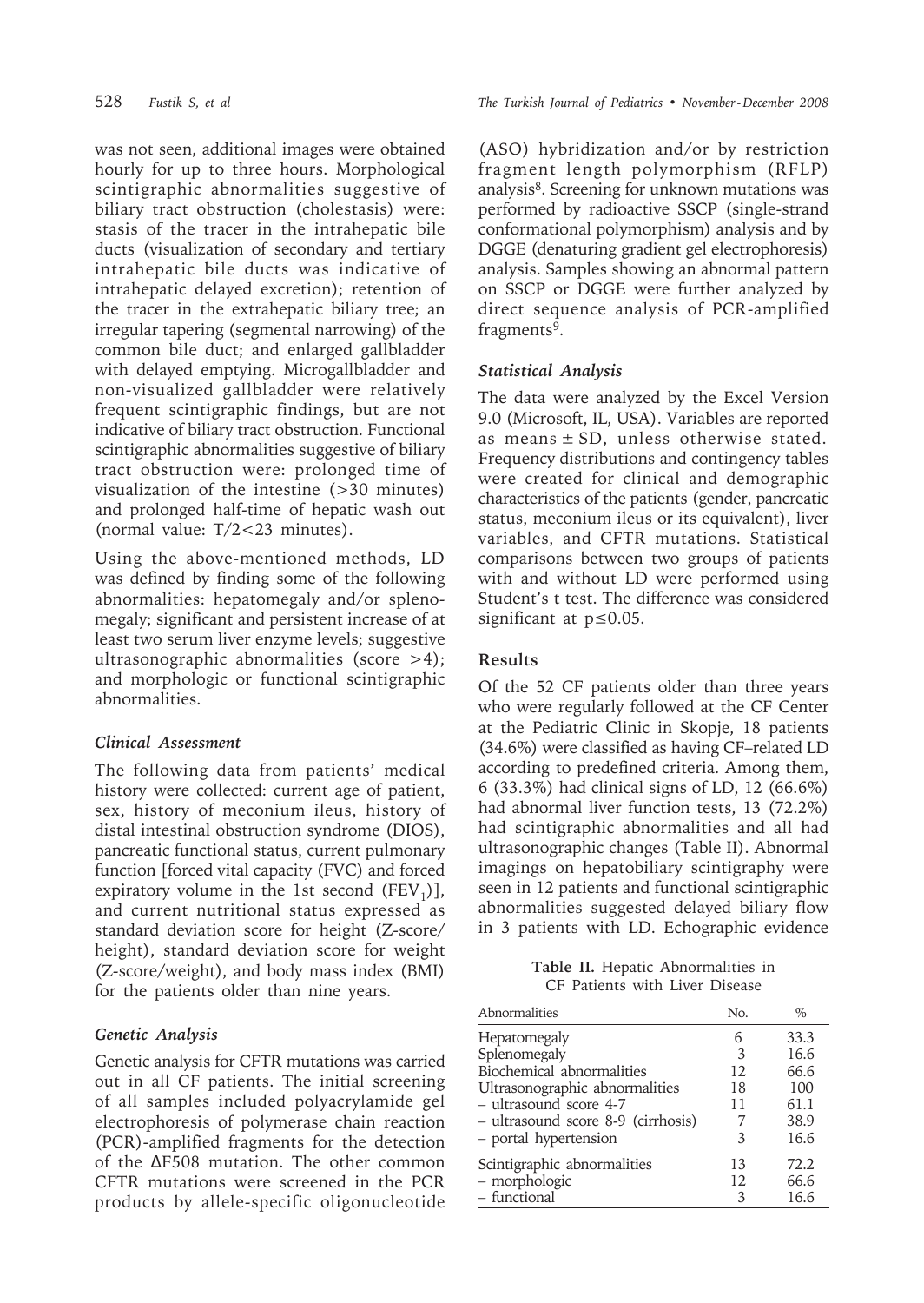of hepatic cirrhosis (coarsely nodular liver; score 8 or 9) was found in 7 patients, 3 of them with portal hypertension (Fig. 1). The diagnosis of cirrhosis was confirmed by liver biopsy findings in 4 patients.

Clinical characteristics of the patients with and without LD are reported in Table III. The prevalence of LD increased with age: average age of  $13.2 \pm 5.3$  years in the LD group vs.  $9.9 \pm 5.6$  years in the no LD group. A male predominance was found in the group with LD (72%). Pancreatic insufficiency was present in all patients with LD. CF patients with LD tended to have milder pulmonary disease, but the differences in pulmonary function were not significant. All except 1 patient had relatively preserved lung function. There was also no significant difference in the nutritional status or in the prevalence of meconium ileus or DIOS between the two groups.

Genetic analysis showed higher frequency of ∆F508 mutation in the LD group (77.8%) in comparison with the no LD group (66.2%), although not statistically significant. Molecular basis of CF in patients with LD is shown in Table IV. All CF patients with LD had severe mutations associated with pancreatic insufficiency and a more severe clinical course of the disease.

**Table IV.** Genotype Frequency in CF Patients with Liver Disease

| Genotype                              | No. | $\%$ |
|---------------------------------------|-----|------|
| $\Delta$ F508/ $\Delta$ F508          | 11  | 61   |
| ΔF508/G542X                           | 2.  | 11   |
| ∆F508/CFTRdel21                       |     | 5.5  |
| ΔF508/Y1092X                          |     | 5.5  |
| $\Delta$ F508/1811+1G $\rightarrow$ C |     | 5.5  |
| G542X/N1303K                          |     | 5.5  |
| ∆F508/unknown                         |     | 5.5  |



**Fig. 1.** Hepatic ultrasound scan showing marked nodularity (cirrhosis).

|  |  | Table III. Comparison of Clinical Variables Between Patients With and Without Liver Disease |  |  |  |  |  |  |  |  |  |  |
|--|--|---------------------------------------------------------------------------------------------|--|--|--|--|--|--|--|--|--|--|
|--|--|---------------------------------------------------------------------------------------------|--|--|--|--|--|--|--|--|--|--|

| Variables                    | LD               | no LD             | p      |  |
|------------------------------|------------------|-------------------|--------|--|
| $n(\%)$                      | 18 (34.6)        | 34 (65.4)         |        |  |
| Male/female $(\%)$           | $13/5$ (72/28)   | 19/15 (56/44)     |        |  |
| Current age, years           | $13.7 \pm 5.34$  | $9.91 \pm 5.56$   | < 0.05 |  |
| Pancreatic insufficiency (%) | 18 (100)         | 31 (91)           |        |  |
| Meconium ileus/DIOS $(\%)$   | 0(0)/1(5.5)      | 2(5.9)/3(8.8)     |        |  |
| BMI $(kg/m2)$                | $17.6 \pm 1.72$  | $16.4 \pm 2.58$   | > 0.05 |  |
| Z-score /Weight              | $-0.83 \pm 1.04$ | $-0.61 \pm 0.95$  | > 0.05 |  |
| Z-score/Height               | $-0.98 \pm 1.44$ | $-0.54 \pm 1.15$  | >0.05  |  |
| FVC (% predicted)            | $98.9 \pm 14.10$ | $90.38 \pm 18.30$ | > 0.05 |  |
| $FEV_1$ (% predicted)        | $96.9 \pm 14.83$ | $87.93 \pm 22.09$ | > 0.05 |  |
|                              |                  |                   |        |  |

LD: Liver disease. DIOS: Distal intestinal obstruction syndrome. BMI: Body mass index. FVC: Forced vital capacity.  $FEV<sub>1</sub>$ : Forced expiratory volume in the 1<sup>st</sup> second.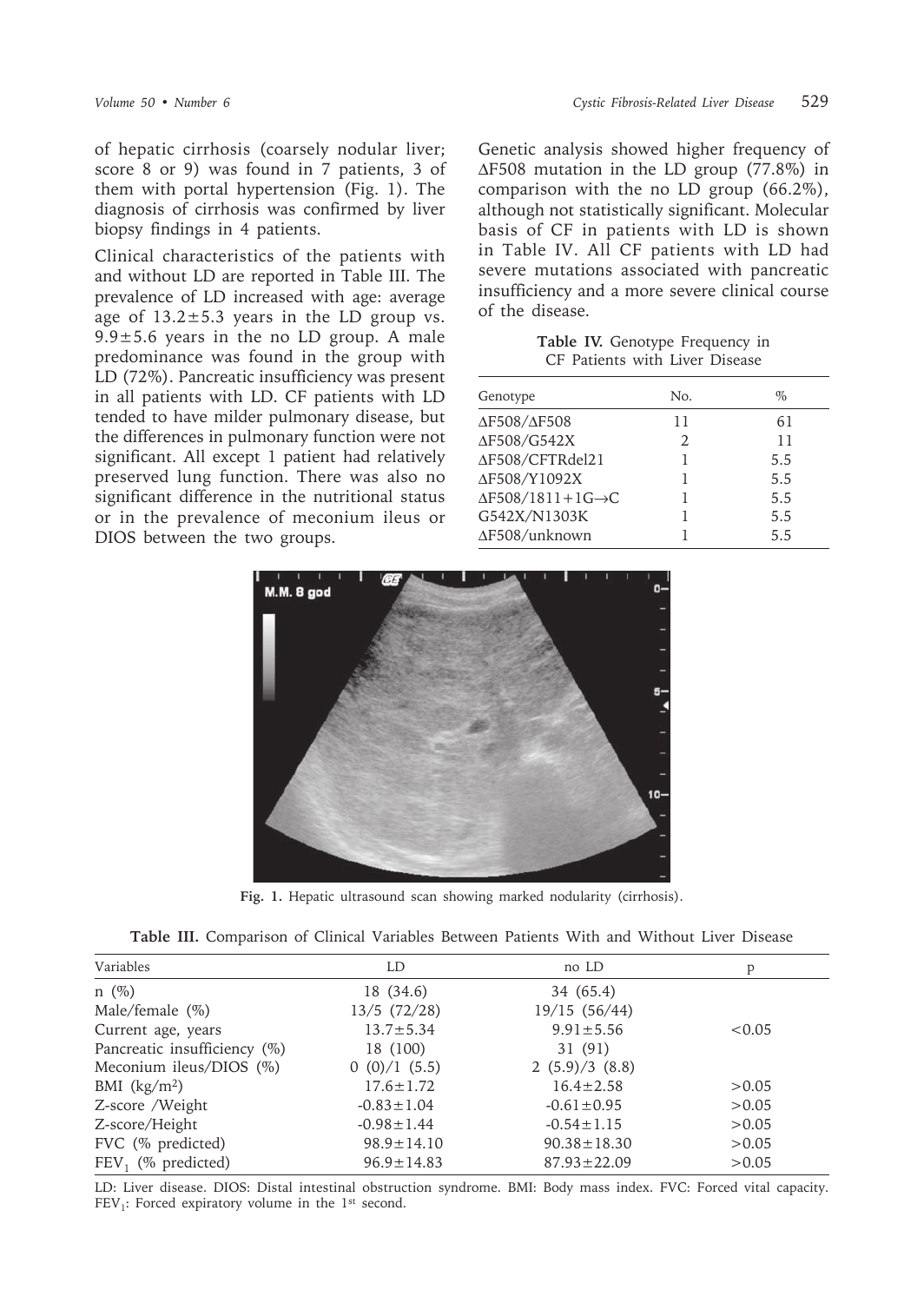# **Discussion**

With improved survival of CF patients, the relative importance of LD has increased and it now represents the second commonest cause of mortality from CF10.

The pathogenesis of CF-associated LD is considered to be a secondary effect of the basic defect. The CFTR gene in the normal human liver is expressed in the epithelia of the intrahepatic and extrahepatic bile ducts and gallbladder, and the CFTR protein is localized to the apical domain of these cells $^{11}$ . CFTR chloride channel dysfunction caused by CFTR mutations leads to impaired or abolished chloride secretion, and concomitant reduction in water and sodium movement into bile. Altered bile composition (hyperviscosity of bile) and decreased bile flow cause obstruction of biliary ducts that may induce collagen synthesis by stellate cells and its deposition in portal tracts in several ways<sup>1</sup>. The progression from cholestasis (decreased bile flow) to focal biliary cirrhosis and to multilobular cirrhosis takes years in some CF patients, or never occurs in others. Thus, some patients have progressive LD and develop portal hypertension and liver insufficiency, while a sizeable proportion of patients may have only slight changes that remain stable life-long. What causes the progression of CF-associated LD to an endstage cirrhosis in some patients but not in others remains an enigma.

Several studies aimed at identifying possible risk factors for the development of chronic LD and liver cirrhosis have been published2,12-16. Colombo et al.12,13 reported that patients with CF and a history of meconium ileus or its equivalent (DIOS) are at increased risk for the development of LD. We did not find that these clinical presentations of CF occurred more frequently in patients with LD. Other data from the literature also fail to support that a history of meconium ileus carries an increased risk for the development of LD2,17. There has been some evidence to suggest that compression/stenosis of the common bile duct as it passes through the diseased pancreas in CF may contribute to the pathogenesis of hepatic fibrosis18. Subsequent reports indicate that this phenomenon is rare19,20.

The possible association of chronic LD with a specific gene defect has been investigated but not identified<sup>2,12,21</sup>. We found higher frequency

530 *Fustik S, et al The Turkish Journal of Pediatrics • November - December 2008*

of ∆F508 mutation in the LD group (77.8%) in comparison with the no LD group (66.2%) and slight dominance for homozygosity for ∆F508 in the LD group. Although our data, as well as the data from previous reports, failed to reveal any relationship with specific CFTR mutations, LD occurred only in patients harboring severe mutations, which are associated with complete loss of CFTR function. All patients with LD were pancreatic insufficient, which indicated that LD together with pancreatic insufficiency is a component of the severe CF phenotype.

The variable onset and severity of LD suggest that there are other modifying genes outside of the CF locus or possibly environmental factors (nutritional deficiencies, drug hepatotoxicity, infections) that may be involved in the pathogenesis and progression of LD in CF. Our study has suggested an almost 3:1 male to female bias in those with LD. Moreover, all patients with frank cirrhotic liver changes (scores 8, 9) were males. Therefore, male sex is an independent risk factor for CF-related LD. A similar association was found in a few other studies<sup>4,12,13,22</sup>, but not confirmed by others<sup>2,17</sup>. Further evidence of a genetic influence has come from HLA studies, which have shown that the HLA haplotype B7-DR15-DQ6 was associated with an increased risk of chronic LD in male patients with CF, implicating a possible immune pathogenesis of hepatobiliary injury in addition to the CFTR defect $1,23$ . It is likely that such immune mechanisms are a secondary phenomenon of the obstructive biliary lesions, but may be important in determining the extent of damage observed24.

Liver disease in patients with CF begins insidiously, making it difficult to determine the onset accurately. Five of our patients had advanced LD at entry in the study. In two of them, the diagnosis of CF was established in early adolescent age, after the development of portal hypertension and hypersplenism. It seems that the LD usually develops during the first decade and may progress silently, only manifesting as end-stage LD and portal hypertension. It is likely that active follow-up evaluation in our study facilitated more frequent detection of fibrosis/cirrhosis at the initial stage (11 patients with ultrasound score 4-7).

The diagnosis of CF-related LD can be established by the presence of one or more of the following: hepatomegaly; splenomegaly; a small, hard liver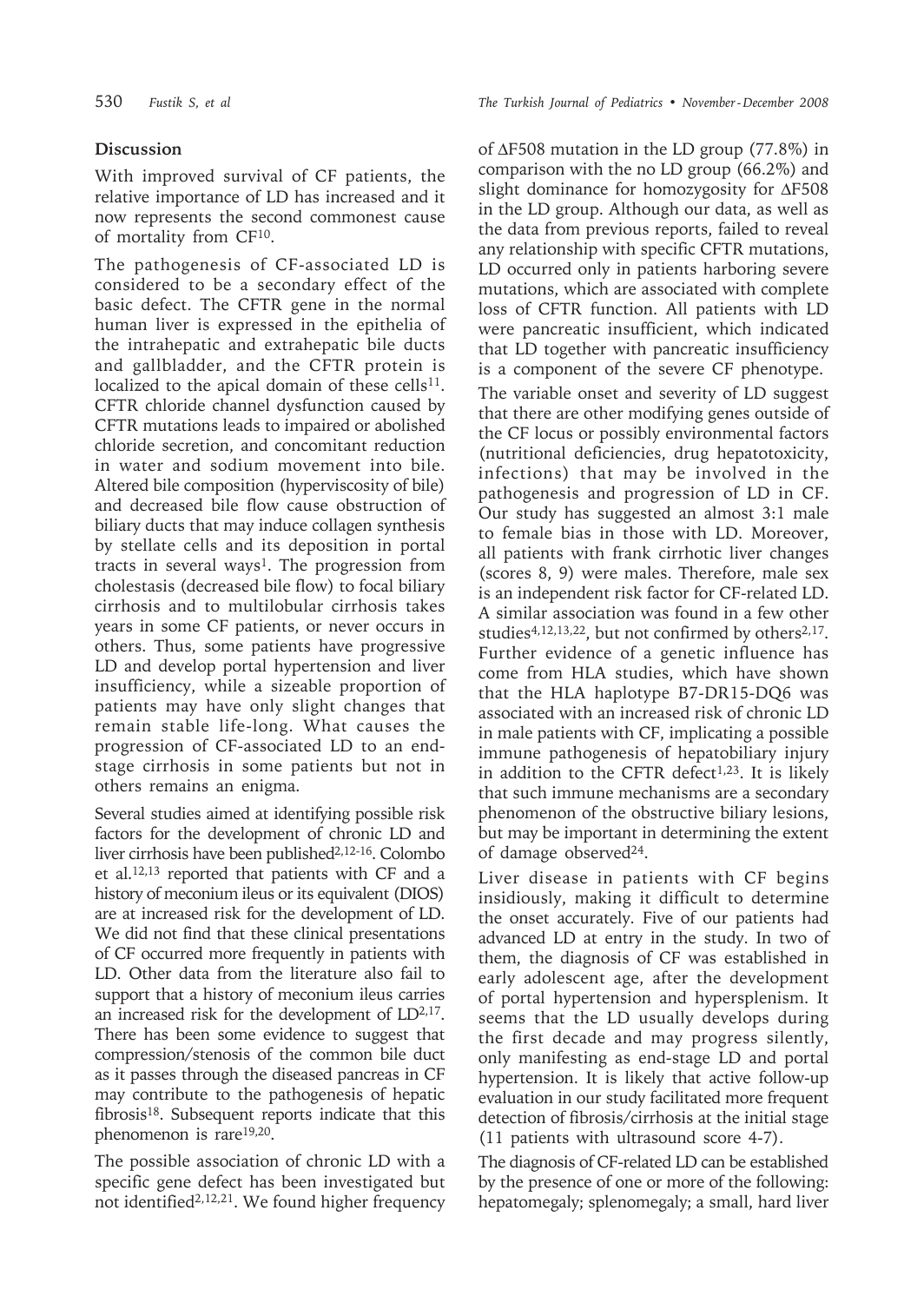(indicative of cirrhosis); persistently elevated liver enzymes; abnormal liver histology; or signs of portal hypertension (varices, ascites)25. Screening for LD should include an annual physical examination and evaluation of serum liver enzymes, as recommended by the Cystic Fibrosis Foundation Hepatobiliary Disease Consensus Group<sup>1</sup>. Recent data suggest that ultrasound is useful in initial diagnosis as well as in following the progression of CF- related LD and should be added in annual screening procedures7,13,15,26. Ultrasound is likely to remain the most practical and frequently used imaging modality for assessing the hepatobiliary system. Hepatobiliary scintigraphy has limited clinical utility compared with ultrasound, but has been advocated by some authors for detecting CF-related LD12,27. Liver biopsy may be useful to confirm the presence of LD and determine the extent of portal fibrosis or cirrhosis. However, not all clinicians think that liver biopsy is indicated in investigating LD in CF because there is no definitive therapy, and because patients may be at a higher risk of complications1,25.

At present, oral ursodeoxycholic acid (UDCA) therapy, aimed at improving biliary secretion in terms of bile viscosity and bile composition, is the only available therapeutic approach in CF-related LD. UDCA, a naturally occurring hydrophilic bile acid, has in many studies been shown to normalize liver enzymes, improve hepatobiliary scintigraphy and suggest an improvement in liver morphology<sup>3,28-30</sup>, but so far an effect of UDCA on the ultimate outcome of the disease has not yet been proven<sup>25</sup>. However, recent evidence suggests that the use of UDCA at an early stage may abort or inhibit the development of LD in CF, and thus may favorably affect the natural course of the focal biliary fibrosis/cirrhosis29,30.

Our study suggested that subclinical LD is common among patients with CF. The overall prevalence of LD among our CF patients older than three years was 34.6%. However, investigators from different countries have reported markedly variable rates of LD among their CF patients<sup>2,4,12-16,23</sup>. There are a number of possible causes for these differences, including the fact that criteria used for the diagnosis of CF-related LD have varied widely in the published literature. The criteria for LD in our study were clinical, biochemical,

ultrasonographic and radionuclide imaging test results. The physical examination by palpation and measurement of the liver and spleen span below the costal margins should be performed regularly for the defining of usually asymptomatic hepatomegaly and/or splenomegaly. Biochemical assessment of liver function would be expected to be the first-line investigation. However, previous studies have suggested a low sensitivity for biochemical indices in the detection of LD in CF26,31. In our study, 66% of patients in the LD group had evidence of persistent and significant increased liver enzymes during the study period. Our data clearly highlight the value of ultrasound as the most sensitive tool for detection and follow-up of patients with LD. Ultrasonographic abnormalities of the liver appearance were more frequent than biochemical abnormalities, and once present were more likely to be persistent. The ultrasound scoring system suggested by Williams et al.<sup>7</sup> is, we believe, simple and useful for detecting, grading and monitoring the progression of LD. For better assessment of hepatic status, hepatobiliary scintigraphy was performed in patients with suggestive ultrasonographic abnormalities. We found that radionuclide imaging test provides useful information about liver function and biliary secretion and should be added in the screening methods for identification of LD and for monitoring the response to therapy. Liver biopsy and histologic assessment of the liver was not included in the study protocol. Needle biopsies of the liver were performed in several patients. Liver biopsy may be the gold standard for diagnosis of LD in CF patients, but percutaneous biopsy may miss the patchy earlier lesions<sup>2,31</sup>. The widespread use of an invasive technique, with an attendant risk of hemorrhage, is probably not acceptable, especially within the pediatric population.

Implementation of a screening program for LD in all CF patients older than three years is an important step in targeting a population for early intervention and prophylactic treatment. The policy of examining only patients with abnormal liver function test results or those who are symptomatic fails to detect a number of young patients who clearly have abnormal echo texture of the liver, some of whom may progress to more severe LD. UDCA therapy may be of the greatest benefit if initiated